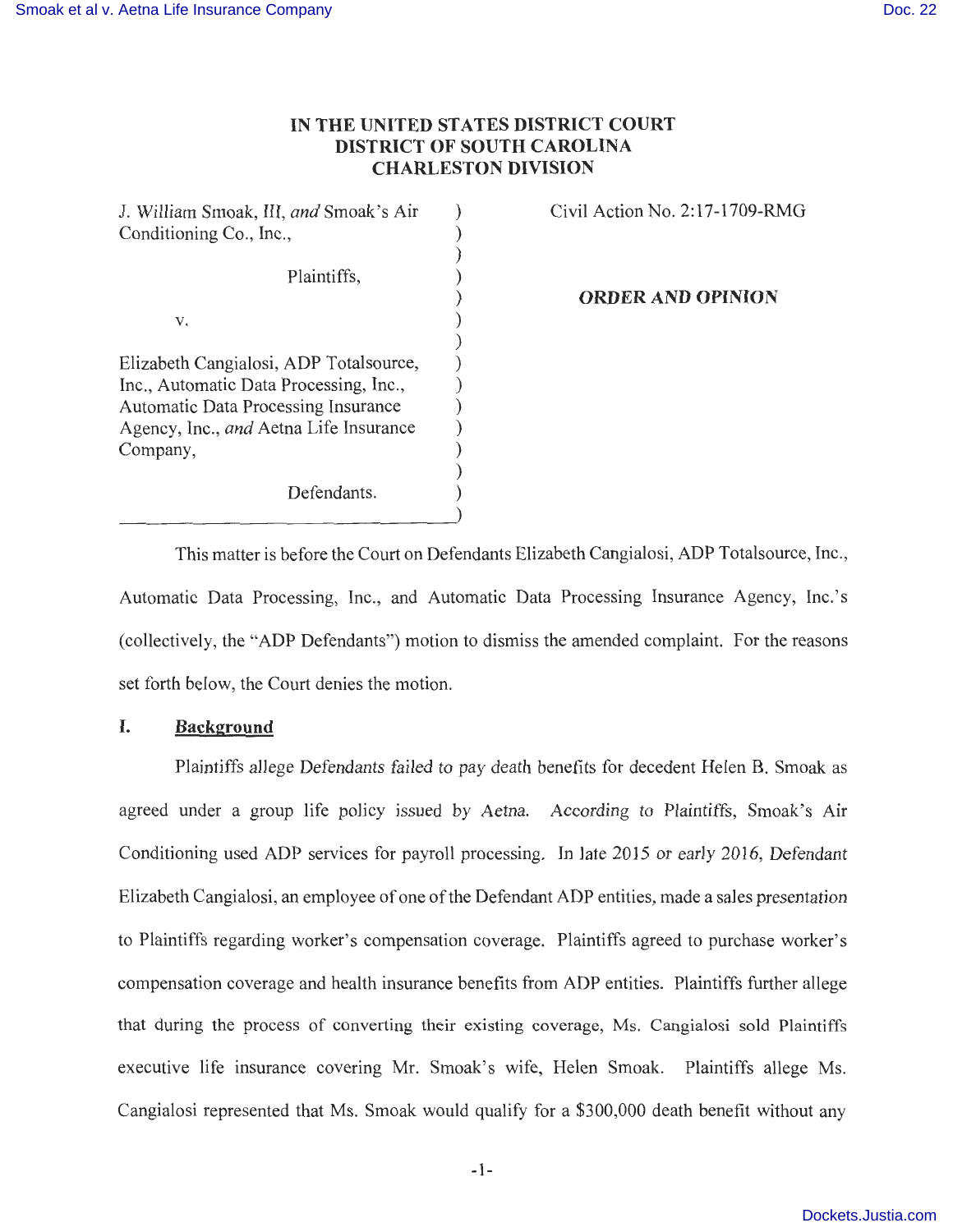reduction due to her age. Based on that representation, Plaintiff purchased from the ADP Defendants a life insurance policy issued by Defendant Aetna covering Ms. Smoak. Ms. Smoak died in October 2016. Aetna then provided a benefit payment of \$60,000, not \$300,000, stating that Ms. Smoak's coverage was subject to a reduction due to her age.

Plaintiffs filed suit in the Charleston County Court of Common Pleas on May 22, 2017. Defendants were served between May 30, 2017 and June 4, 2017, and this action was timely removed on June 29, 2017. The original complaint asserted various state-law causes of action against Defendants. Defendants moved to dismiss the complaint, arguing the Employment Retirement Income Security Act of 1974 ("ERISA") preempted all Plaintiffs' state-law claims and provided the exclusive remedy available to Plaintiffs. The Court granted the motions to dismiss but granted leave to file an amended complaint asserting claims under ERISA. On September 5, 2017, Plaintiffs filed an amended complaint. Aetna has answered the amended complaint; the ADP Defendants have moved to dismiss claims against them.

#### **II. Legal Standard**

Rule 12(b)(6) of the Federal Rules of Civil Procedure permits the dismissal of an action if the complaint fails "to state a claim upon which relief can be granted." Such a motion tests the legal sufficiency of the complaint and "does not resolve contests surrounding the facts, the merits of the claim, or the applicability of defenses. . . . Our inquiry then is limited to whether the allegations constitute 'a short and plain statement of the claim showing that the pleader is entitled to relief. '" *Republican Party of N.* C. *v. Martin,* 980 F.2d 943, 952 (4th Cir. 1992) (quotation marks and citation omitted). In a Rule  $12(b)(6)$  motion, the Court is obligated to "assume the truth of all facts alleged in the complaint and the existence of any fact that can be proved, consistent with the complaint's allegations." E. *Shore Mlcts., Inc. v. JD. Assocs. Ltd. P 'ship,* 213 F.3d 175, 180 (4th Cir. 2000). However, while the Court must accept the facts in a light most favorable to the non-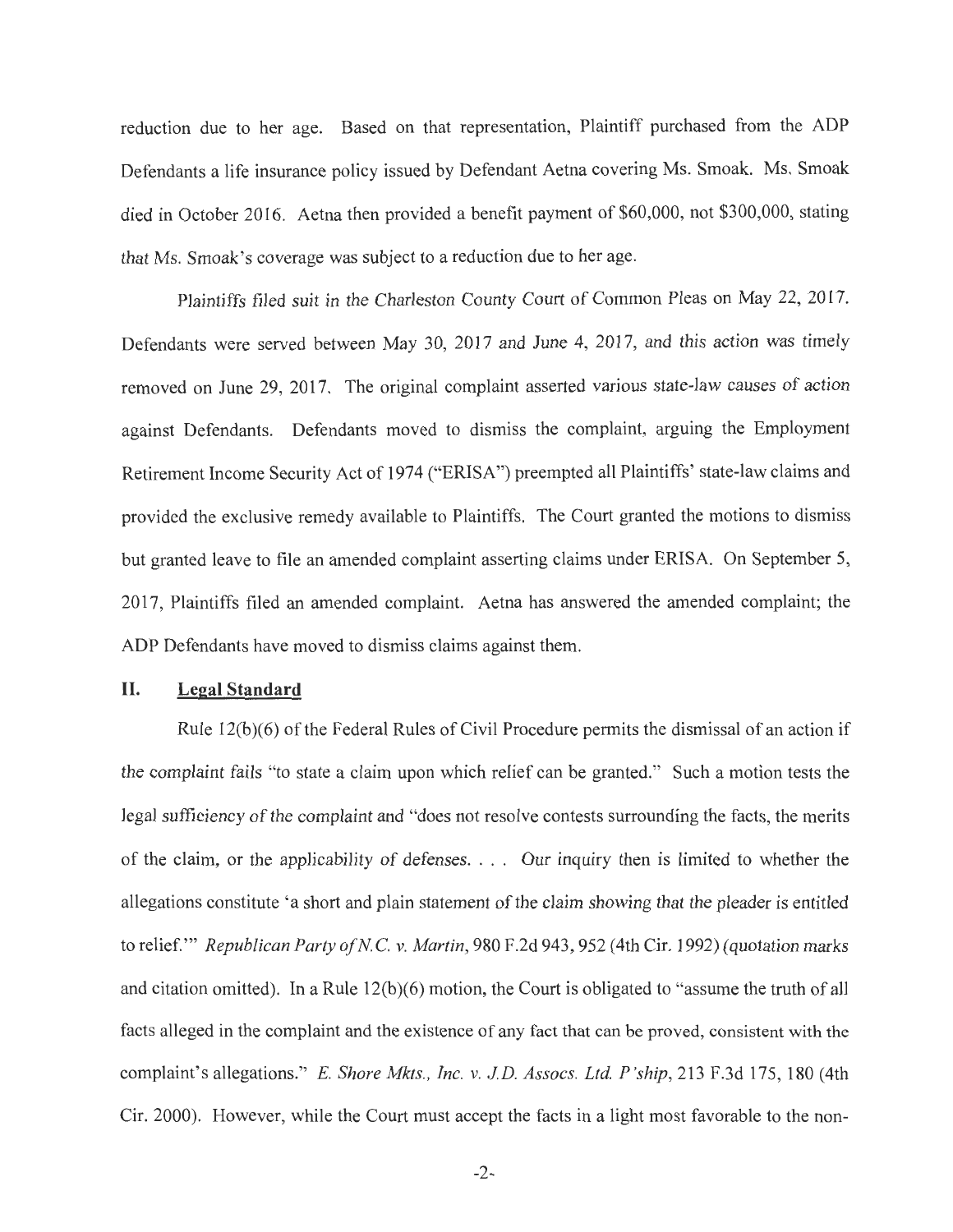moving party, it "need not accept as true unwarranted inferences, unreasonable conclusions, or arguments." *Id.* 

To survive a motion to dismiss, the complaint must state "enough facts to state a claim to relief that is plausible on its face." *Bell Atl. Corp. v. Twombly*, 550 U.S. 544, 570 (2007). Although the requirement of plausibility does not impose a probability requirement at this stage, the complaint must show more than a "sheer possibility that a defendant has acted unlawfully." *Ashcroft v. Iqbal,* 556 U.S. 662, 678 (2009). A complaint has "facial plausibility" where the pleading "allows the court to draw the reasonable inference that the defendant is liable for the misconduct alleged." *Id.* 

### **III. Discussion**

The amended complaint asserts a single cause of action against the ADP Defendant under 29 U.S.C. §§ 1132(a)(3) & 1132(g). Title 29 U.S.C. § 1132(a)(3) is a "catchall" provision that provides "a safety net, offering appropriate equitable relief for injuries caused by violations that [29 U.S.C. § 1132] does not elsewhere adequately remedy." *Varity Corp. v. Howe,* 516 U.S. 489, 512 (1996). Under 29 U.S.C. § 1132(a)(3), " [a] civil action may be brought ... by a participant, beneficiary, or fiduciary (A) to enjoin any act or practice which violates any provision of this title or the terms of the plan, or (B) to obtain other appropriate equitable relief (i) to redress such violations or (ii) to enforce any provisions of this title or the terms of the plan." In *Harris Trust and Savings Bank v. Salomon Smith Barney,* the Supreme Court provided that non-fiduciaries can be liable as knowing participants in fiduciary breaches under 29 U.S.C. § 1132(a)(3). 530 U.S. 238, 246 (2000) (noting that 29 U.S.C. § 1132(a)(3) "admits of no limit ... on the universe of possible defendants"); *see also Daniels v. Bursey,* 313 F.Supp.2d 790, 808 (N.D. Ill. 2004) (concluding that to state a claim under 29 U.S.C.  $\S$  1132(a)(3), "the plaintiff must allege only that a fiduciary violated a substantive provision of ERIS A and the nonfiduciary knowingly participated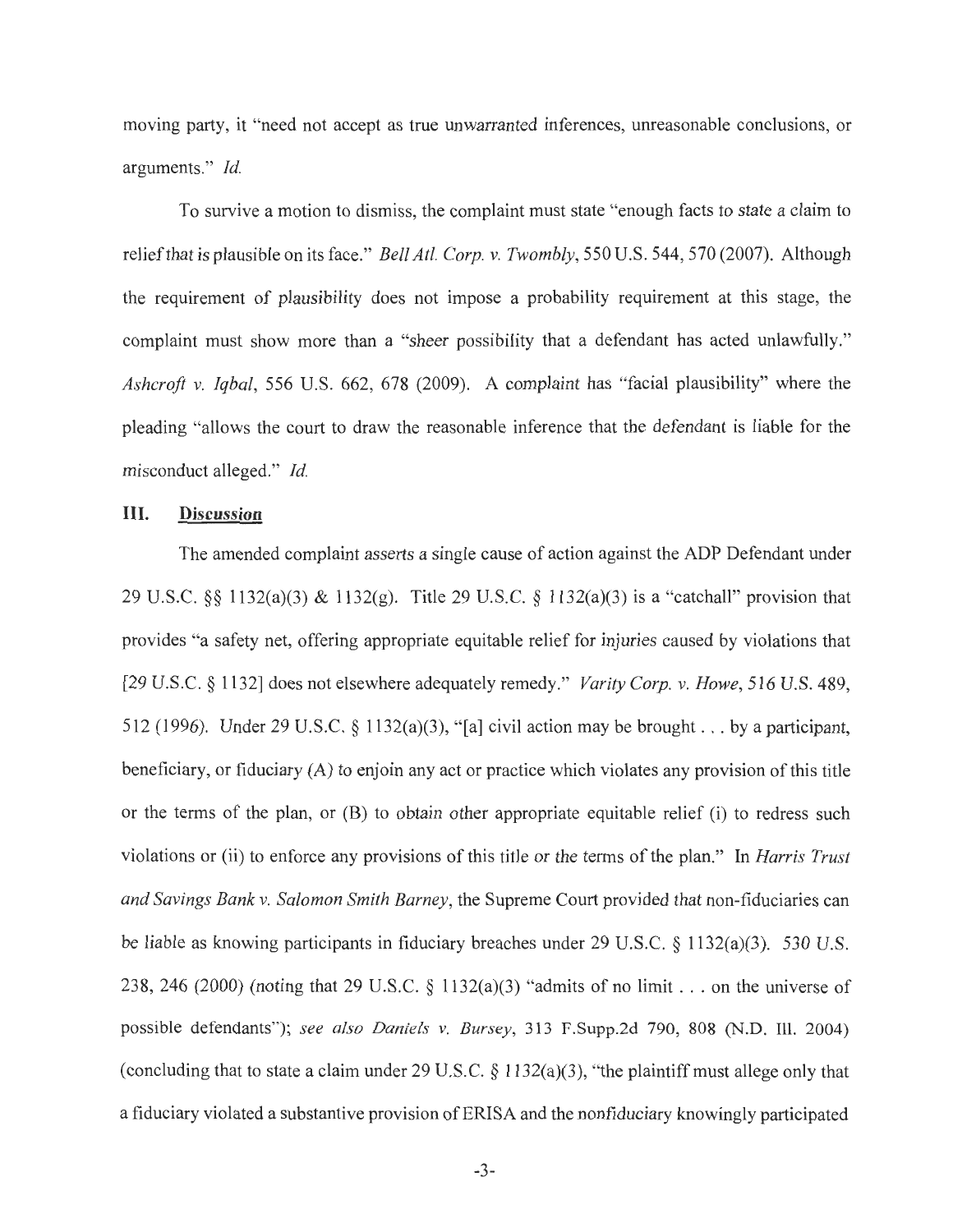in the conduct that constituted the violation"). Title 29 U.S.C. § l 132(g) provides for the recovery of attorney's fees. Relief under 29 U.S.C.  $\S$  1132(a)(3), however, is limited to "other appropriate equitable relief." "[O]ther appropriate equitable relief" incorporates limits from the common law of trusts. *Harris Tr.,* 530 U.S. at 250. Typical equitable relief against a party that knowingly participates in a fiduciary breach would be an order requiring the party to return whatever plan assets it obtained in the transaction. *See, e.g., Landwehr v. DuPree,* 72 F.3d 726, 735 (9th Cir. 1995).

The ADP Defendants argue that claim should be dismissed for three reasons, none of which is persuasive. First, the ADP Defendants argue they may not be sued under 29 U.S.C.  $\S 1132(a)(3)$ because they are not ERISA fiduciaries. (Dkt. No. 17-1 at 3–6.) The Supreme Court, however, has stated 29 U.S.C. § 1132(a)(3) "admits of no limit . . . on the universe of possible defendants." *Harris Tr.,* 530 U.S. at 246.

Second, the ADP Defendants argue relief under ERISA's catchall provision of 29 U.S.C. § 1132(a)(3) is unavailable to Plaintiffs because 29 U.S.C. § 1132(a)(1)(B) provides an adequate remedy. It is true that 29 U.S.C.  $\S$  1132(a)(3) is unavailable for claims seeking recovery of wrongfully denied benefits. *E.g., Korotynska v. Metropolitan Life Ins. Co.*, 474 F.3d 101, 106–07 (4th Cir. 2006). But whether adequate legal relief is available is not an issue ripe for adjudication at the pleading stage.

When a matter is in the pleading stage, a plaintiff may plead alternative legal and equitable theories ofrelief because it is unclear which remedy will be supported by the evidence. A party must elect between inconsistent forms of relief when both forms of relief become ripe to choose between them. The axiomatic rule that equitable relief may not be granted when adequate legal relief exists does not affect the viability of either type of claim at the pleading stage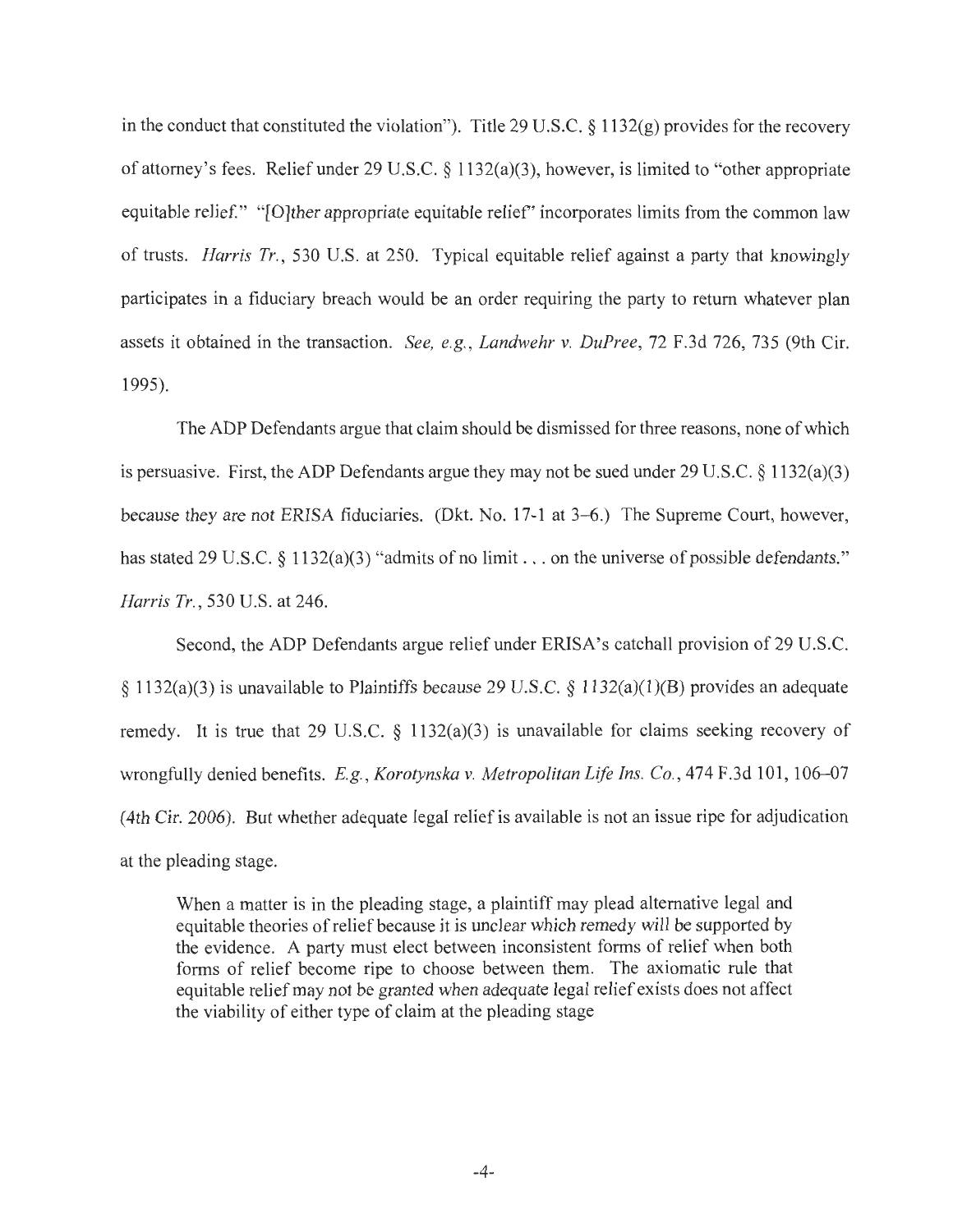*The Pantry, Inc. v. Stop-N-Go Foods, Inc.,* 777 F. Supp. 713, 718 (S.D. Ind. 1991), *opinion modified on denial of reconsideration sub nom. Pantry, Inc. v. Stop-N-Go Foods, Inc., 796 F. Supp.* 1164 (S.D. Ind. 1992).

Moreover, it is possible that ADP Defendants' alleged inequitable conduct does not make Aetna's application of an age reduction to Ms. Smoak's benefits the denial of "benefits due ... under the terms of [the] plan." The Fourth Circuit has held ERISA preempts claims seeking to enforce representations made regarding the establishment of a benefit plan. *See Elmore v. Cone Mills Corp.,* 23 F.3d 855, 863 (4th Cir. 1994); *see also Hobson v. Robinson,* 75 F. App'x 949, 954 n.9 (5th Cir. 2003) (collecting cases showing a circuit split on whether ERISA preempts state-law misrepresentation claims against insurance agents). But that does not mean Plaintiffs have no remedy for alleged misrepresentations. Title 29 U.S.C. § 1132(a)(3) provides for equitable relief to redress any act which violates any ERISA provision, including ERISA's reporting and disclosure requirements. E.g., 29 U.S.C. §§ 1021, 1022, 1102. It is not certain that Plaintiffs have an adequate remedy under ERISA without resort to that catchall provision.

Third, the ADP Defendants argue that payment of money is not a remedy available in equity. *(See Dkt. No. 17-1 at 8-9.)* That argument is without merit. Although money damages are considered a legal remedy, not an equitable one, many equitable remedies may require a party to remit money to another party- $e.g.,$  quantum meruit, restitution and disgorgement, and constructive trust. Again, whether Plaintiffs ultimately have a remedy in equity is not a question the Court will decide at the pleading stage.

# IV. **Conclusion**

For the foregoing reasons, the Court **DENIES** the ADP Defendant's motion to dismiss (Dkt. No. 17).

#### **AND IT IS SO ORDERED.**

-5-